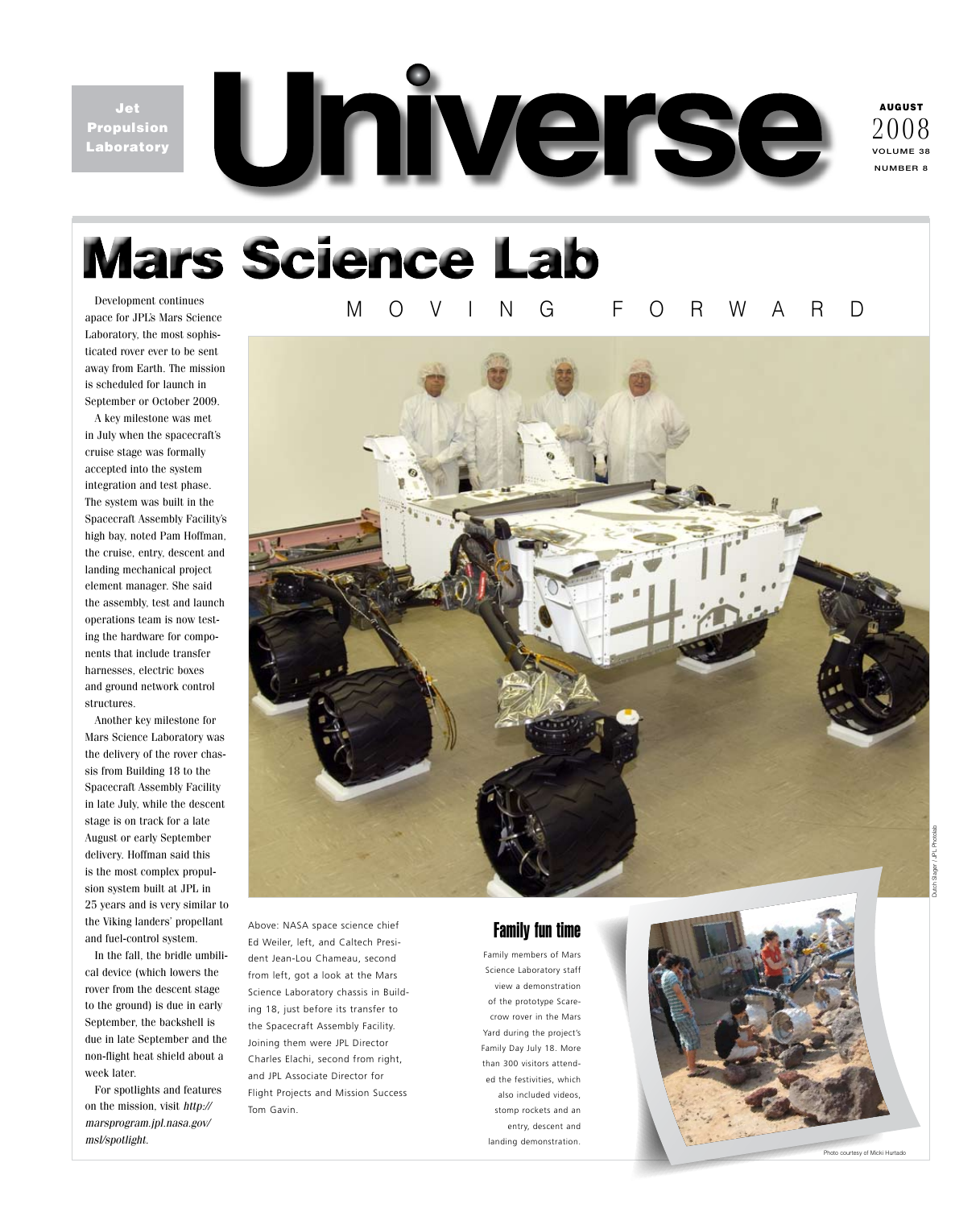



Photos by Brian Frank

De'Andre Cherry (top left), Yuri Carrillo (top right) and Victor Mejia.

gaining critical job experience

Students provide valuable help to JPLers while

of Summer

Paulo Younse had a problem. He was running a test on a percussive drill for Mars Science Laboratory's robotic arm. The drill spins and hammers through rock to gather samples, and all that motion will eventually wear down and ruin the internal wiring. Younse, an engineer with the Robotic Hardware Systems Group (3471), was checking to see how many times the wires could twist before breaking, but the counter outside the test chamber had stopped working.

**By Brian Frank**

Busy Days

Any number of things could have caused the malfunction and Younse didn't want to waste time, so he asked Yuri Carrillo, still outside the chamber, to check the counter. It wasn't an easy problem to diagnose, because it was intermittent, but Carrillo quickly discovered a loose wire and replaced it on the spot.

Carrillo is not a regular JPL employee. She's barely out of high school, in fact, but she's "the exact right person JPL needs—someone who'll jump in to get things done, and she's good in a team," says Ashley Stroupe, who works in the Advanced Robotic Controls Group (3475) and serves as Carrillo's official mentor.

Carrillo is one of more than 300 students who have swelled the ranks at the Lab this summer (even this reporter is a student). She is also one of more than 60 students who entered through one of the minority initiative programs run by the Education Office (Human Resources also hires students for the summer, adding to the total student population). Many of these "kids" have a lot to offer JPL despite their humble backgrounds.

Another student, well into his second summer at the Lab, is De'Andre Cherry, who works on advanced mirror development with the Structures and Configuration Group (355E). For Cherry, working at JPL is a milestone.

"It's career. It's stability. It's a change of pace for my family—something positive, at least for the males," Cherry says.

He came from a troubled home life, and after his parents divorced when Cherry was only 6, it was the women who held the family together, he says.

But he has since re-established a relationship with his father, who has turned his life around and talks openly about past mistakes. That candor makes him a positive influence, Cherry says, and the two now speak on a daily basis.

Cherry, now 19, will soon return to Atlanta for his junior year at Morehouse College, which counts among its alumni Spike Lee and Martin Luther King Jr.

At JPL, Cherry works primarily with a systems engineer to analyze schematics and crunch numbers for an advanced optics assembly.

Cherry jokes that his job entails the tedious work that engineers don't want to do, but his mentor, Paul MacNeal, disagrees.

Cherry has "a very important job, much more than you'd normally give to a summer student," MacNeal says. "He has the daunting task of bugging 14 cognizant engineers on the project" to retrieve the mass of each component, put it into a spreadsheet and calculate the center of gravity.

Cherry also became the unofficial cognizant engineer for the assembly's wiring, MacNeal says. Normally, each cognizant engineer oversees the development of a particular component, but there was no one for wiring, so Cherry was asked to take on that responsibility.

Very competent, Cherry has proven himself to be a self-starter, MacNeal says.

Barbara McGuffie in the Instrument Software and Science Data Systems Section (3880) is another JPL mentor who values self-reliance in her students. She said she was initially worried about one of her students because he was used to re-

ceiving one-on-one mentoring from his previous three summers at JPL. But with 11 interns and only two mentors in the section, that student would not get the same level of attention this year.

Victor Mejia works in the Section 388 Image Processing Lab with what McGuffie calls "the 6 o'clock news folks," so named because their animations sometimes end up on TV.

Because huge numbers of images come down the pike from JPL flight mission instruments— 300 a day for Phoenix alone, according to Eric De Jong, Mejia's other mentor—scientists can be hard-pressed to review all of them. And many of the images and image mosaics are too big to view on a standard monitor or even highdefinition television screen, so you first have to zoom and then pan to see any detail. The interns create customized zoom-and-pan animations to help scientists prepare for presentations and press conferences or simply scan for pertinent details.

"It's a human-intensive process," says McGuffie, because each animation has to be created manually. Interns use Apple-based software called Shake to map the points of interest in one of the large pictures. Then they create smooth camera pans across the resulting path. Mejia's job is to automate the process so that scientists can simply click the points on the picture that they want to see and let the computer do the rest.

Despite McGuffie's initial concerns, she says Mejia has done a fine job. She gives him—and her entire batch of students this year—an A or an A+.

Then there's 18-year-old Carrillo from Inglewood, the go-to student in Advanced Robotics. Now on her third summer with JPL, she's a jillof-all-trades.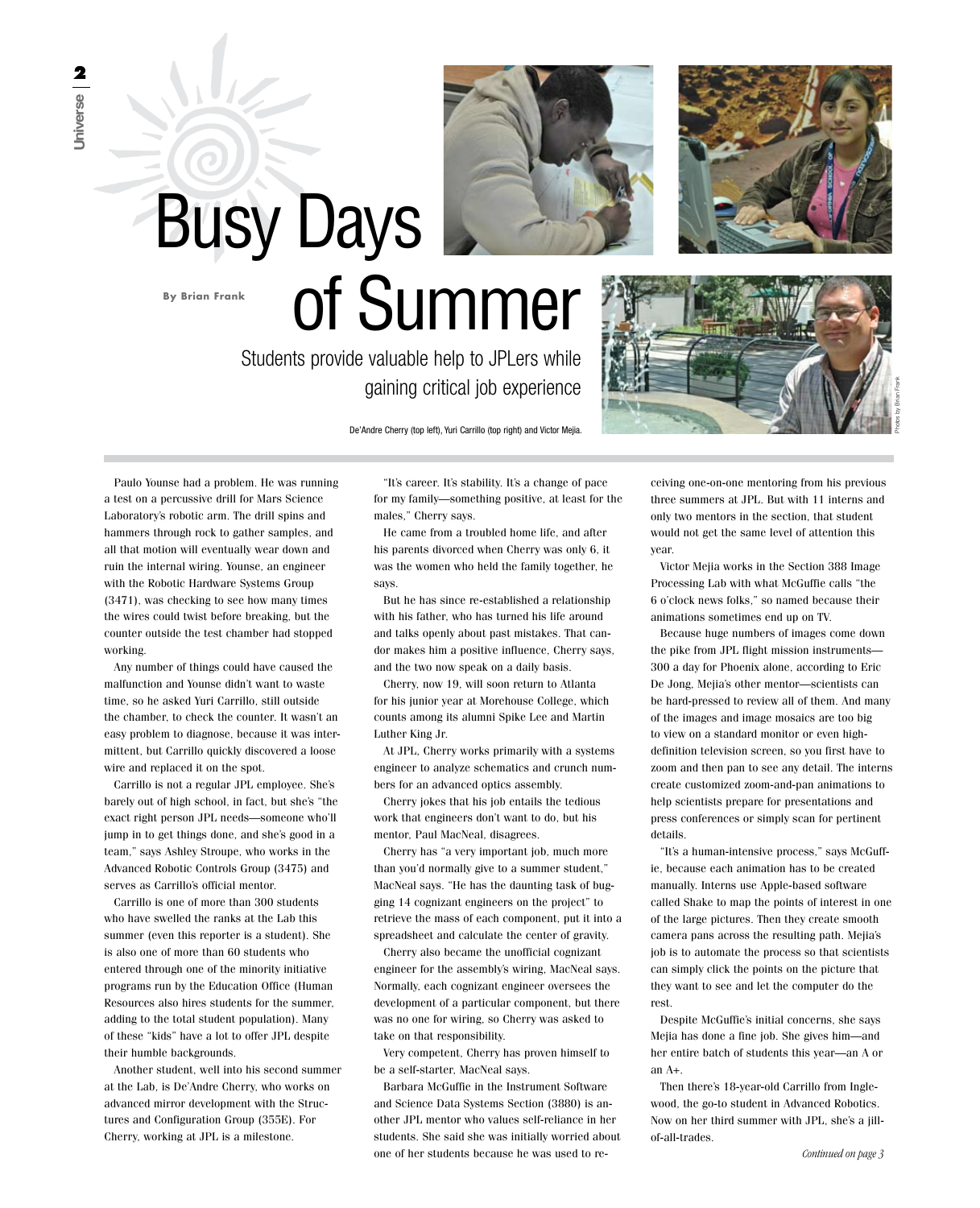### **Busy Days** *Continued from page 2*

"She can do anything," says Stroupe, her mentor. "Any time someone needs a hand, they ask for Yuri."

A soon-to-be sophomore studying electrical engineering at Cal Poly San Luis Obispo, she tackles anything in her path—mechanical, electrical, software. For the Mini-Corer, a drill that collects planetary samples for geological analysis, she helped integrate circuit boards. For Big Pig, another drill for sample acquisition, she helped make coils used to magnetically swap drill bits. And for CliffBot, a three-unit climbing rover system, she does everything from modifying commercial batteries to installing and testing new hardware.

Her versatility and her eagerness to learn make her stand out, Stroupe says.

Carrillo credits a lot of her success to her parents, who emigrated from Guatemala in the '80s and always pushed for their children to get what they couldn't have—an education. Third of seven children, Carrillo is also the third to attend college.

"People [tell my parents], 'Wow, you have a lot of kids, and they all go to school,'" she says.

In a town associated with significant social problems, not many students picture themselves becoming engineers, Carrillo says.

"That's what we lack a lot: expectations for students," she says. "Hopefully this story will set expectations for students in the inner city to pursue education."

For now, Carrillo and her peers are concentrating on their own education. These students have created project plans and spent the summer learning from everyone around them, helping wherever they could. Now they have to give presentations and final reports.

When they leave, they will get to keep this oneof-a-kind professional experience and perhaps even a journal-style paper with their name on it.

Cherry finished his work in July. Carrillo and Mejia are set to give their final presentations Aug. 20 or 21, locations to be determined. If you are interested in attending, contact Catherine Moore in the Education Office at ext. 4-8252 or via e-mail.



JPL's NASA Software of the Year Award recipients and guests at ceremonies**.** Seated, from left: Joseph Green, Siddarayappa Bikkannavar, David Redding, Chris Jaggers (NASA Space Act Awards Liaison Officer at JPL).

An eight-person team from JPL has been selected as co-winners of NASA's 2007 Software of the Year Award for its development of software to help detect planets outside our solar system.

The JPL winners are Scott Basinger, Siddarayappa Bikkannavar, David Cohen, Joseph Green, John Lou, Catherine Ohara, David Redding and Fang Shi.

JPL's software, called Adaptive Modified Gerchberg-Saxton Phase Retrieval, characterizes the optical errors in a telescope system using innovative and robust algorithms. The software may be integrated into a telescope's calibration control loops to correct those errors and markedly improve optical resolution. JPL's software can be applied to other sciences and systems that use light, such as laser communications and extrasolar planet detection.

JPL's software is already used at Caltech's Palomar Observatory in northern San Diego County. The software played a significant role in designing nextgeneration telescopes such as NASA's James Webb Space Telescope, scheduled to launch in 2013.

Early work for the software was based on efforts to correct the vision of NASA's Hubble Space Telescope. After initial images came back blurry, engineers worked for months to determine the problem. Eventually, astronauts traveled to the telescope to install a corrective lens based on telescope-imaging errors.

Standing, from left: JPL Director Charles Elachi, Scott Basinger, Magalene Powell-Meeks (Office of the Chief Information Officer), Catherine Ohara, David Cohen, Fang Shi, John Lou, Thomas Soderstrom (Office of the Chief Technology Officer), Tom Renfrow (Office of the CIO).

"Several years ago, it took teams of experts months to agree on a correct prescription for telescope lens," said team member Bikkannavar. "Our software can do all of that in just a few minutes."

Redding said he and his team have worked since the mid-1990s to develop the innovative software, and they are gratified to receive recognition for it.

The other Software of the Year Award went to engineers at NASA's Ames Research Center, who developed the Data-Parallel Line Relaxation, which is used to analyze and predict the extreme environments human and robotic spacecraft experience during super high-speed entries into planetary atmospheres. The software simulates the intense heating, shear stresses and pressures a spacecraft endures as it travels through atmospheres to land on Earth or other planets.

The NASA Software of the Year Award was initiated in 1994. Since then, both JPL and Ames have won or have been co-winner of the award seven times, including three out of the past four years.

A NASA software advisory panel reviews entries and recommends winners to NASA's Inventions and Contributions Board for confirmation. Entries are nominated for developing innovative technologies that significantly improve the agency's exploration of space and maximize scientific discovery.

For more information about NASA's Inventions and Contributions Board, visit *http://icb.nasa.gov.*

**U**